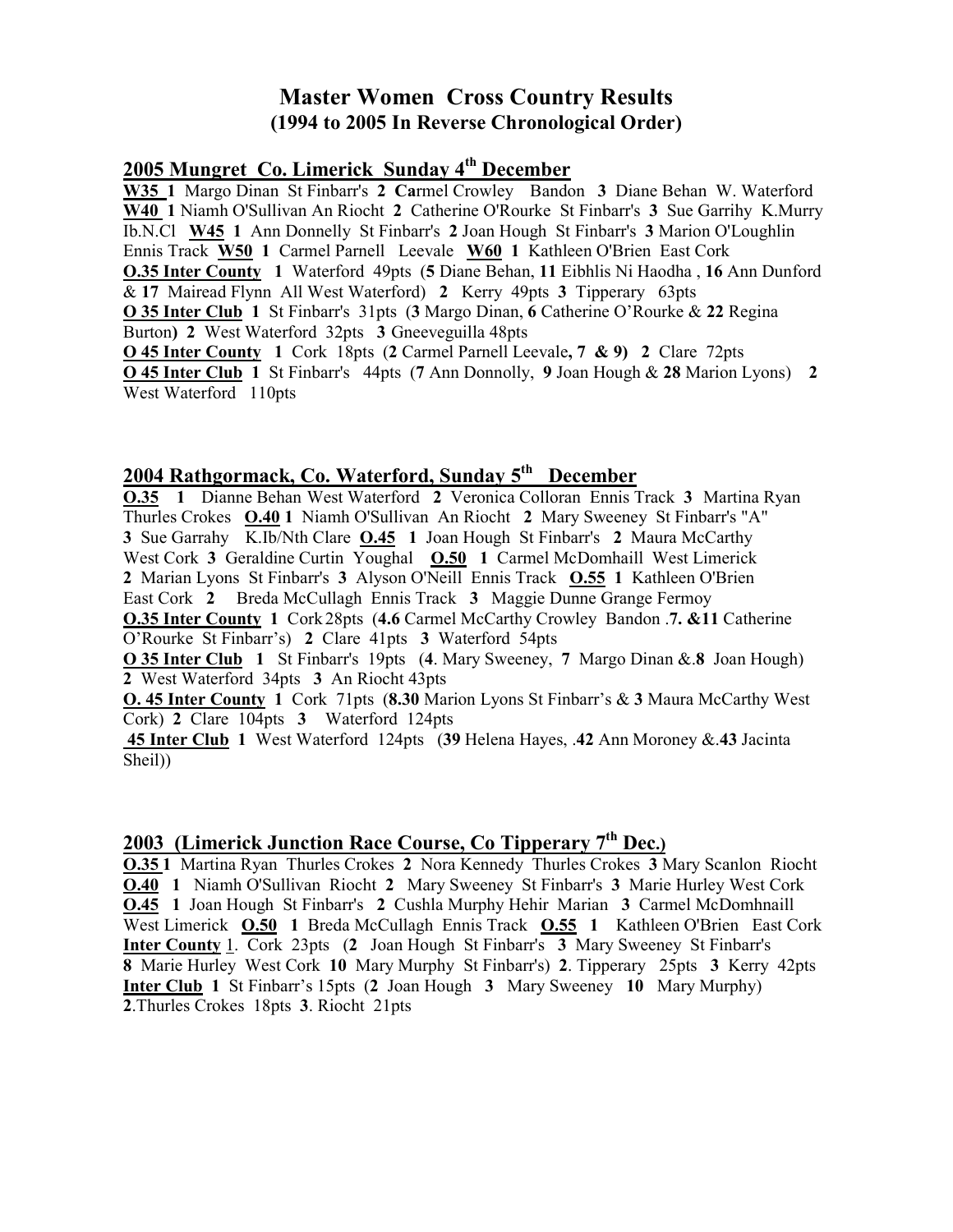## $20026<sup>th</sup>$  January Sixmilebridge, Co. Clare,

O.35 1. Niamh O'Sullivan Riocht. 2. Ann Mangan Star of the Laune, 3. Rose Enright St Mary's (Cl) O.40. 1 Ann Sexton Kilmurry Ibrickane, 2. Joan Hough St Finbarr's, 3. Mary Sweeney St Finbarr's O.45. 1 Carmel Parnell Leevale, 2. Allison O'Neill Ennis Track.

O.50. 1 Hillary Collins, Coolquill, 2 Breda McCullagh Ennis Track.

Inter County: 1. Cork 28pts ( 2. Carmel Parnell, 5. Mary Sweeney 6. Mary Murphy & 15 Regina Burton.) 2. Clare 34pts (3. Ann Sexton, 8, Rose Enright, 9. Sue Garrihy & 14 Tracy Guilfoyle) 3. Kerry 37pts ( 1. Niamh O'Sullivan , 7. Ann Mangan 11 Mary Lane Buckley & 18 Breda Barrett) Inter Club 1. St Finbarr's 15pts ( 4. Joan Hough, 5. Mary Sweeney, 6. Mary Murphy.)

2. Kilmurry Ibrickane 28pts  $(3. \text{Ann}$  Sexton, 9. Sue Garrihy  $\&$  16 Margaret Lafferty)

3. Gneeveguilla 61pts (11 Mary Lane Buckley, 18 Breda Barrett & 24 Helen Barrett)

#### $2001$   $7<sup>th</sup>$  January U.C.C. Farm, Cork.

O.35. 1. Ann Sexton, Kilmurry Ibrickane. O.40. Carmel Parnell Leevale, O.45. Marion Lyons St Finbarr's O.50 Eileen Kenny St Finbarr's

Inter County: 1. Cork 17pts (1. Carmel Parnell, 3. Mary Sweeney, 6. Mary Finn & 7 Eileen Kenny) 2. Clare 28pts & 3. Tipperary 39pts.

Inter Club.1 Kilmurry Ibrickane 16pts. ( 2. Ann Sexton, 4. Sue Garrihy, 10 Margaret Lafferty) 2. St Finbarr's 21pts & 3. Clonmel 28pts.

## 2000 8<sup>th</sup> January Dungarvan Co Waterford

O.35 1 Niamh O'Sullivan Riocht O.40 Carmel Parnell Leevale. O.45 Allisdon O'Neill Ennis Track. O.50 Eileen Kenny St Finbarr's

Inter County 1 Cork (1 Carmel Parnell, 3 Joan Hough, 6 Mary Murphy,) 2 Clare 30pts Inter Club 1 St Finbarr's

### 1999 3rd January Borrisoleigh Co. Tipperary

O.35 1 Niamh O'Sullivan Riocht O.40 1 Joan Hough St Finbarr's O45 1 Marion Lyons St Finbarr's O/50 1 Pam Buckley St Finbarr's

Inter County 1 Cork 19pts 2 Clare 25pts

Inter Club 1 Kilmurry Ibrickane 16pts 2 St Finbarr's 'A' 16pts 3 St Finbarr's 'B' 34pts

#### 1998 11<sup>th</sup> January Limerick University

O.35 1 Joan Hough St Finbarr's O.40 1 Carmel Parnell Leevale, O.45 Breda McCullagh Ennis Track. O.50 Pam Buckley St Finbarr's

Inter County 1. Cork 12pts ( 1 Joan Hough, 2 Carmel Parnell, 4 Mary Sheehan, Grange 5 Mary Sweeney St Finbarr's) 2 Clare 32pts

Inter Club 1 St Finbarr's 15pts (1, 5 & 9 Marion Lyons) 2 Kilmurry Ibrickane 23pts

## 1997 12<sup>th</sup> January Currow Castleisland Co. Kerry

O.35 1. Mary Sheehan Grange 2. Teresa Collins Kilmurry Ibrickane 3 Carmel Parnell Leevale O.40 1 Brid Murbhy Leevale 2. Mary Ryan St Finbarr's 3. Marion Lyons St Finbarr's O.45 1 Eileen Kenny St Finbarr's 2 Brid McCullagh Ennis Track

Inter County 1 Cork 13pts (1. Mary Sheehan, 3 Carmel Parnell, 4 Joan Hough St Finbarr's 5 Mary Sweeney St Finbarr's ) 2 Clare 36pts

Inter Club 1 St Finbarr's 17pts ( 4 Joan Hough, 5 Mary Sweeney & 8 Eileen O'Leary) 2. Kilmurry Ibrickane 25pts